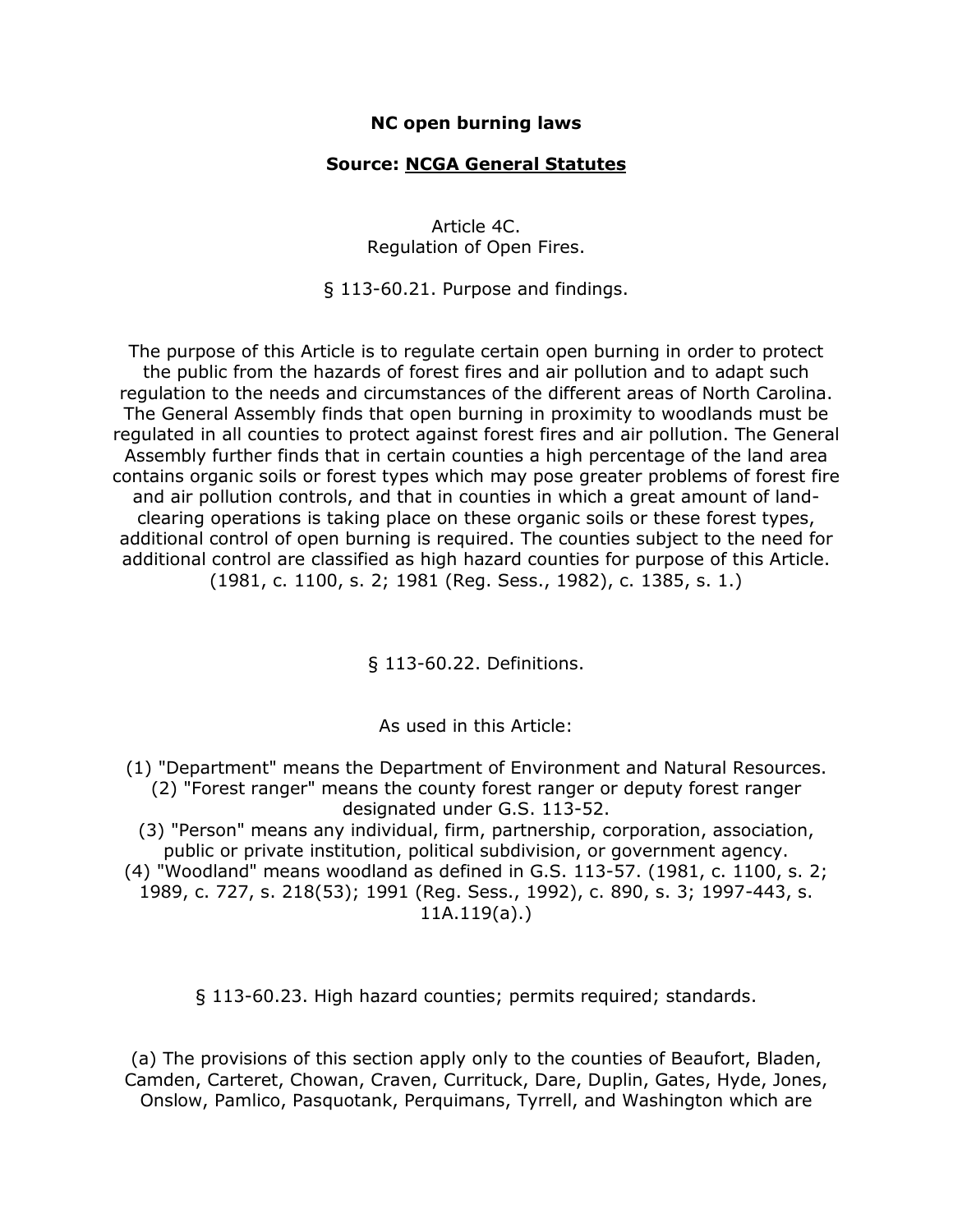classified as high hazard counties in accordance with G.S. 113-60.21. (b) It is unlawful for any person to willfully start or cause to be started any fire in any woodland under the protection of the Department or within 500 feet of any such woodland without first having obtained a permit from the Department. Permits for starting fires may be obtained from forest rangers or other agents authorized by the county forest ranger to issue such permits in the county in which the fire is to be started. Such permits shall be issued by the ranger or other agent unless permits for the area in question have been prohibited or cancelled in accordance with G.S. 113-60.25 or 113-60.27.

(c) It is unlawful for any person to willfully burn any debris, stumps, brush or other flammable materials resulting from ground clearing activities and involving more than five contiguous acres, regardless of the proximity of the burning to woodland and on which such materials are placed in piles or windrows without first having obtained a special permit from the Department. Areas less than five acres in size will require a regular permit in accordance with G.S. 113-60.23(b).

(1) Prevailing winds at the time of ignition must be away from any city, town, development, major highway, or other populated area, the ambient air of which may be significantly affected by smoke, fly ash, or other air contaminates from the burning.

(2) The location of the burning must be at least 1,000 feet from any dwelling or structure located in a predominately residential area other than a dwelling or structure located on the property on which the burning is conducted unless permission is granted by the occupants.

(3) The amount of dirt or organic soil on or in the material to be burned must be minimized and the material arranged in a way suitable to facilitate rapid burning. (4) Burning may not be initiated when it is determined by a forest ranger, based on

information supplied by a competent authority that stagnant air conditions or inversions exist or that such conditions may occur during the duration of the burn. (5) Heavy oils, asphaltic material, or items containing natural or synthetic rubber may not be used to ignite the material to be burned or to promote the burning of such material.

(6) Initial burning may be commenced only between the hours of 9:00 A.M. and 3:00 P.M. and no combustible material may be added to the fire between 3:00 P.M. on one day and 9:00 A.M. on the following day, except that when favorable meteorological conditions exist, any forest ranger authorized to issue the permit may authorize in writing a deviation from the restrictions. (1981, c. 1100, s. 2; 1981 (Reg. Sess., 1982), c. 1165; c. 1385, s. 2.)

§ 113-60.24. Open burning in non-high hazard counties; permits required; standards.

(a)The provisions of this section apply only to the counties not designated as high hazard counties in G.S. 113-60.23(a).

(b) It shall be unlawful for any person to start or cause to be started any fire or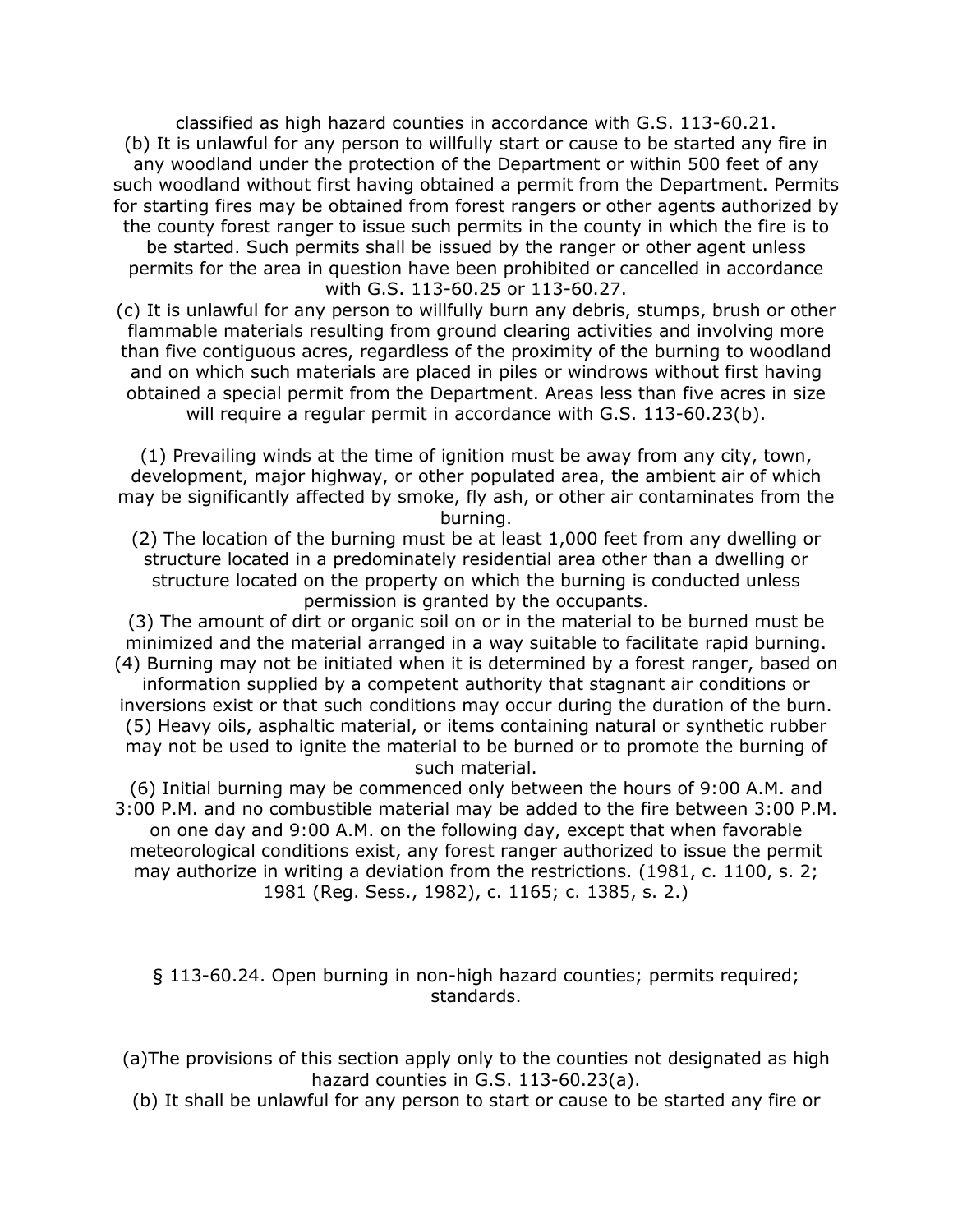ignite any material in any woodland under the protection of the Department or within 500 feet of any such woodland during the hours starting at midnight and ending at 4:00 P.M. without first obtaining a permit from the Department. Permits may be obtained from forest rangers or other agents authorized by the forest ranger to issue such permits in the county in which the fire is to be started. Such permits shall be issued by the ranger or other agent unless permits for the area in question have been prohibited or cancelled under G.S. 113-60.25 or 113-60.27. (1981, c. 1100, s. 2.)

§ 113-60.25. Open burning prohibited statewide.

During periods of hazardous forest fire conditions or during air pollution episodes declared pursuant to Article 21B of Chapter 143 of the General Statutes, the secretary is authorized to prohibit all open burning regardless of whether a permit is required under G.S. 113-60.23 or 113-60.24. The secretary shall issue a press release containing relevant details of the prohibition to news media serving the area affected. (1981, c. 1100, s. 2.)

§ 113-60.26. Permit conditions.

Permits issued under this Article shall be issued in the name of the person undertaking the burning and shall specify the specific area in which the burning is to occur, the type and amount of material to be burned, the duration of the permit, and such other factors as are necessary to identify the burning which is allowed under the permit. (1981, c. 1100, s. 2.)

§ 113-60.27. Permit suspension and cancellation.

Upon a determination that hazardous forest fire conditions exist the secretary is authorized to cancel any permit issued under this Article and suspend the issuance of any new permits. Upon a determination by the Environmental Management Commission or its agent that open burning permitted under this Article is causing significant contravention of ambient air quality standards or that an air pollution episode exists pursuant to Article 21B of Chapter 143 of the General Statutes, the secretary shall cancel any permits issued under authority of this Article and shall suspend the issuance of any new permits. (1981, c. 1100, s. 2.)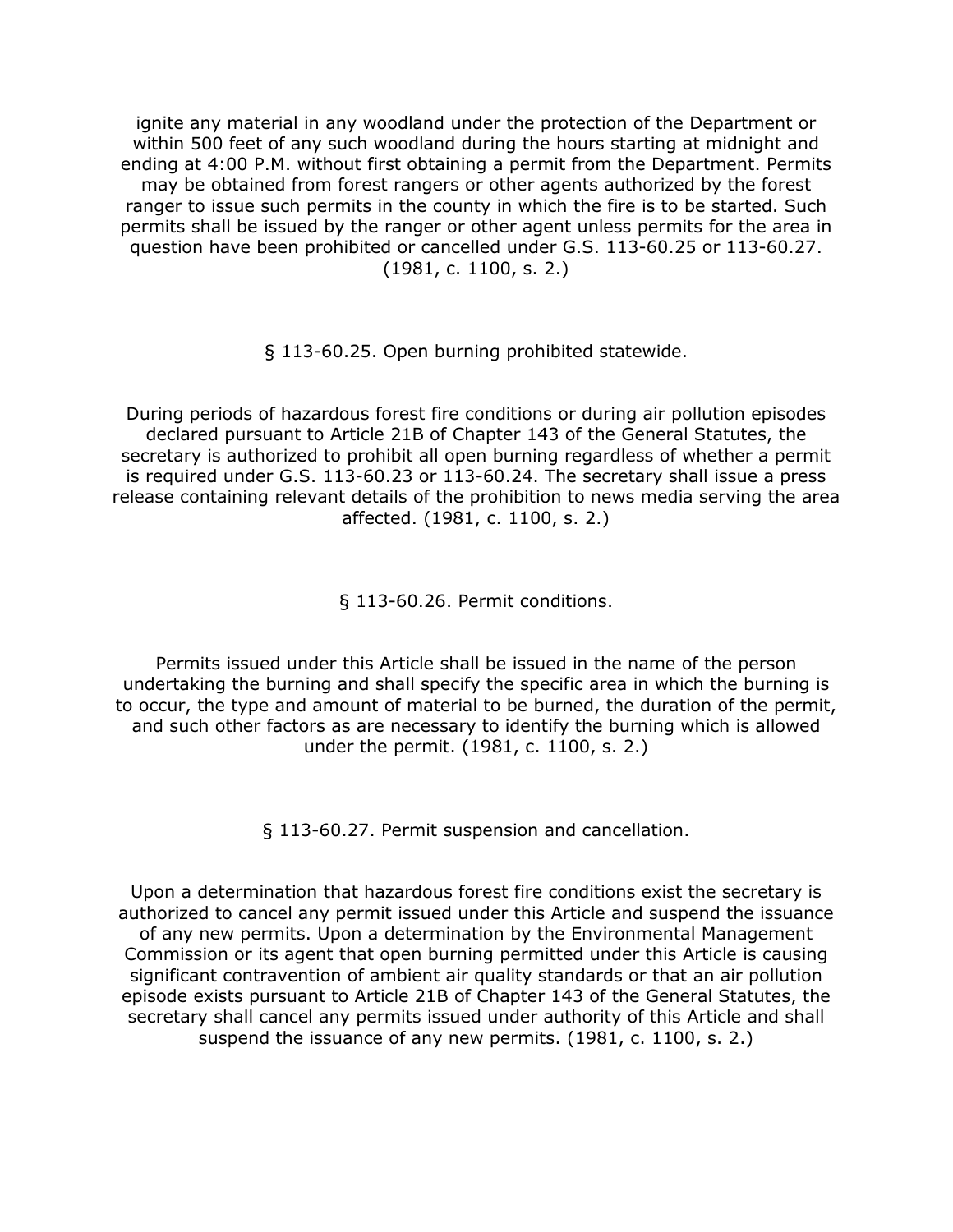§ 113-60.28. Control of existing fires.

(a)If a fire is set without a permit required by G.S. 113-60.23, 113-60.24 or 113- 60.25 and is set in an area in which permits are prohibited or cancelled at the time the fire is set, the person responsible for setting the fire or causing the fire to be set shall immediately extinguish the fire or take such other action as directed by any forest ranger authorized to issue permits under G.S. 113-60.23(c). In the event that the person responsible does not immediately undertake efforts to extinguish the fire or take such other action as directed by the forest ranger, the Department may enter the property and take reasonable steps to extinguish or control the fire and the person responsible for setting the fire shall reimburse the Department for the expenses incurred by the Department. A showing that a fire is associated with land-clearing activities is prima facie evidence that the person undertaking the land clearing is responsible for setting the fire or causing the fire to

be set.

(b) If a fire requiring a permit under G.S. 113-60.23(c) is set without a permit and a forest ranger authorized to issue such permits determines that a permit would not have been issued for the fire at the time it was set, the person responsible for setting the fire or causing the fire to be set shall immediately take such action as the forest ranger directs to extinguish or control the fire. In the event the person responsible does not immediately undertake efforts to extinguish the fire or take such other action as directed by the forest ranger, the Department may enter the property and take reasonable steps to extinguish or control the fire and the person responsible for setting the fire shall reimburse the Department for the expenses incurred by the Department. A showing that a fire is associated with land-clearing activities is prima facie evidence that the person undertaking the land clearing is responsible for setting the fire or causing the fire to be set.

(c) If a fire is set in accordance with a permit but the burning is taking place contrary to the conditions of the permit, any forest ranger with authority to issue permits in the area in question may order the permittee in writing to undertake the steps necessary to comply with the conditions of his permit. If the permittee is not making a reasonable effort to comply with the order, the forest ranger may enter the property and take reasonable steps to extinguish or control the fire and the permittee shall reimburse the Department for the expenses incurred by the Department. (1981, c. 1100, s. 2.)

§ 113-60.29. Penalties.

Any person violating the provisions of this Article or of any permit issued under the authority of this Article shall be guilty of a Class 3 misdemeanor. The penalties imposed by this section shall be separate and apart and not in lieu of any civil or criminal penalties which may be imposed by G.S. 143-215.114A or G.S. 143- 215.114B. The penalties imposed are also in addition to any liability the violator incurs as a result of actions taken by the Department under G.S. 113-60.28. (1981,